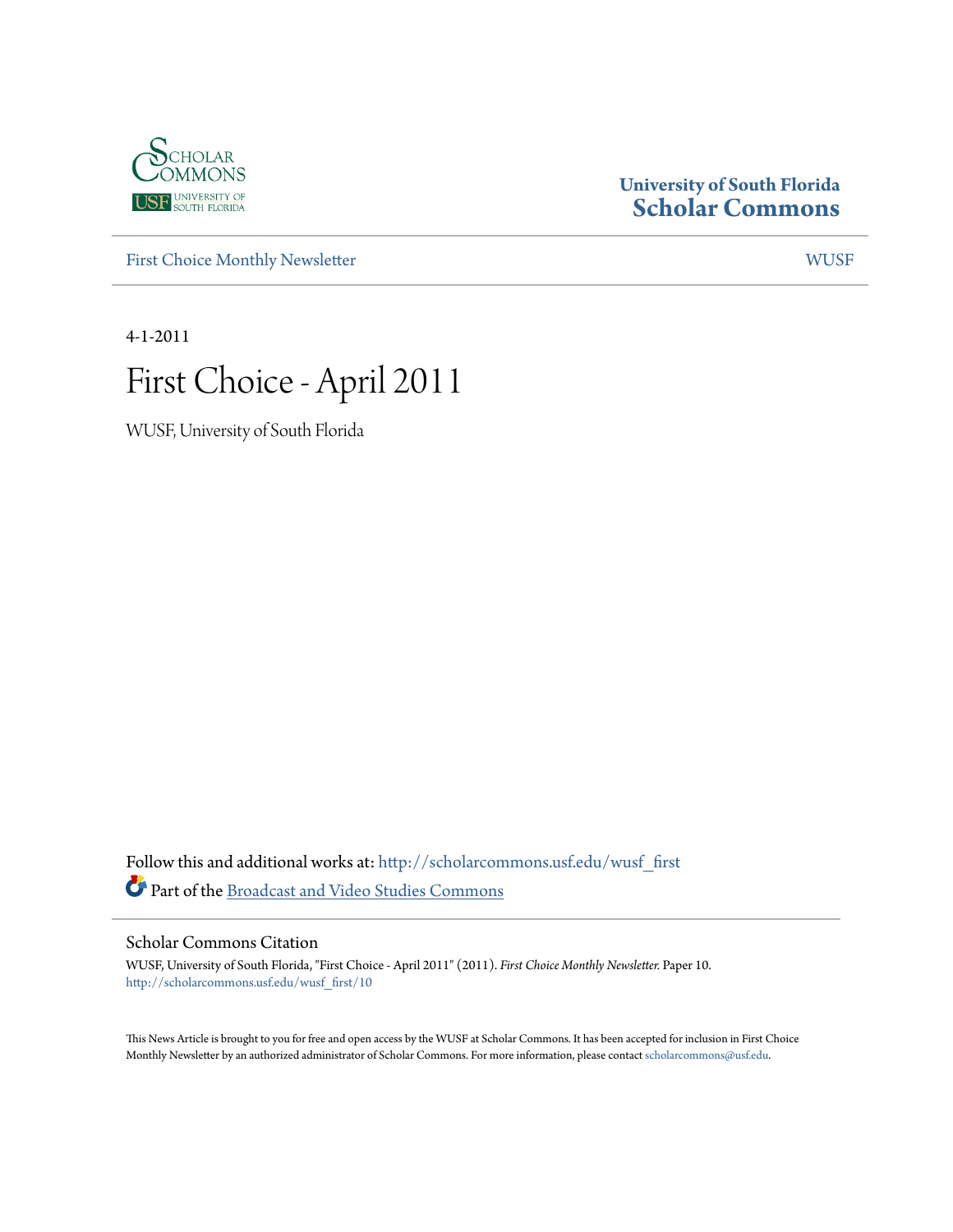# firstchoice === wusf

# Last Chance to See

**INTER** 

In 1990, celebrated author Douglas Adams (*The Hitchhiker's Guide to the Galaxy*) and naturalist Mark Carwardine set off on a series of epic expeditions around the world to find rare and endangered animals. Carwardine provided the knowledge, experience and expertise, while Adams, in his own words, provided the ability to point at things and say, "Gosh, what's that?" The result was the book *Last Chance to See*. Now, 20 years after that expedition and the death of Adams in 2001, actor Stephen Fry teams up with Carwardine to celebrate the memory of their mutual friend—and to see how things have changed. Which animals still exist and which have become endangered since then? We've gotten smarter in 20 years, but are we any wiser? Airs Thursdays at 10 p.m., beginning April 7.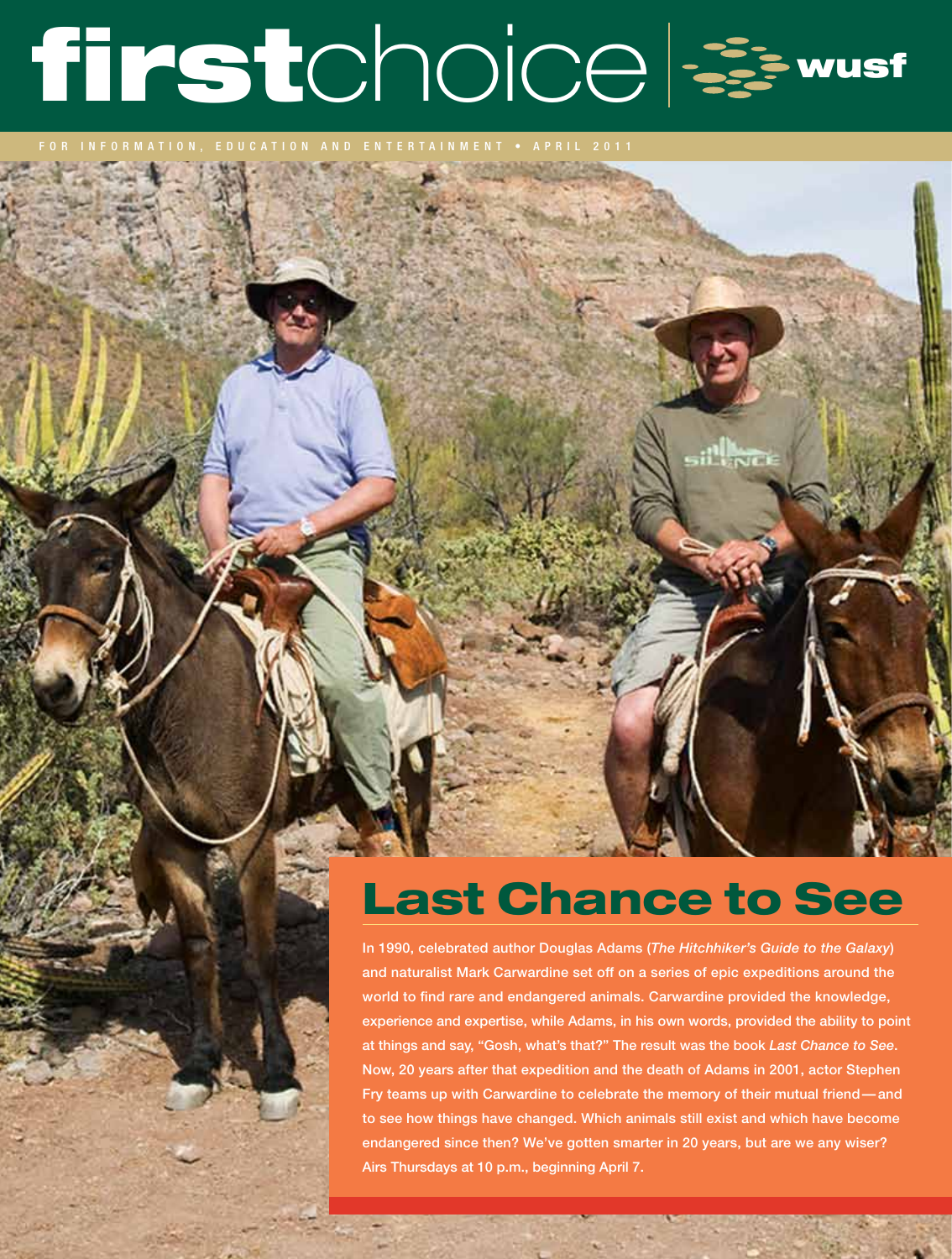## radio television I

#### wusf 89.7 news, information, jazz

| <b>Monday through Friday</b>  |                 | <b>Saturday continued</b>       |               |
|-------------------------------|-----------------|---------------------------------|---------------|
| <b>Morning Edition</b>        | $5 - 9a.m.$     | Snap Judgment                   | $1-2p.m.$     |
| <b>BBC Newshour</b>           | $9 - 10a.m.$    | <b>Sound Opinions</b>           | $2-3p.m.$     |
| The Diane Rehm Show           | 10a.m.-12p.m.   | <b>Conversations World Cafe</b> | $3-4p.m.$     |
| <b>Fresh Air</b>              | $12-1 p.m.$     | Fresh Air Weekend               | 4-5 p.m.      |
| <b>The Story</b>              | $1-2p.m$        | <b>All Things Considered</b>    | 5-6p.m.       |
| <b>Talk of the Nation</b>     | $2 - 3 p.m.$    | <b>Prairie Home Companion</b>   | $6 - 8 p.m.$  |
| <b>The World</b>              | $3-4 p.m.$      | <b>Riverwalk Jazz</b>           | 8-9p.m.       |
| <b>All Things Considered</b>  | $4-6 p.m.$      | Piano Jazz                      | 9-10p.m.      |
| Marketplace                   | $6 - 6:30 p.m.$ | Jazz with Bob Seymour           | 10p.m.-12a.m. |
| <b>BBC News</b>               | $6:30-7p.m.$    | <b>All Night Jazz</b>           | $12 - 6$ a.m. |
| Florida Matters (Tuesday)     | 6:30-7p.m.      | <b>Sunday</b>                   |               |
| <b>Fresh Air</b>              | $7-8 p.m.$      | <b>All Night Jazz</b>           | 5-6 a.m.      |
| CBC's Q                       | $8 - 9 p.m.$    | Krista Tippet on Being          | 6-7a.m.       |
| <b>All Night Jazz</b>         | 9p.m.-5a.m.     | Latino USA                      | 7-7:30 a.m.   |
| <b>Friday only</b>            |                 | <b>Florida Matters</b>          | 7:30-8 a.m.   |
| <b>Jazz At Lincoln Center</b> | $9-10 p.m.$     | <b>Weekend Edition</b>          | $8 - 10a.m.$  |
| JazzSet                       | 10-11p.m.       | Wait Wait Don't Tell Me         | $10-11a.m.$   |
| <b>Saturday</b>               |                 | Whad'ya Know                    | 11a.m.-12p.m. |
| <b>All Night Jazz</b>         | 5-6 a.m.        | <b>Prairie Home Companion</b>   | 12-2 p.m.     |
| To The Best of                |                 | <b>The Splendid Table</b>       | $2-3p.m.$     |
| <b>Our Knowledge</b>          | $6 - 7a.m.$     | Studio 360                      | $3-4p.m.$     |
| People's Pharmacy             | $7 - 8a.m.$     | On the Media                    | 4-5 p.m.      |
| <b>Weekend Edition</b>        | 8-10 a.m.       | <b>All Things Considered</b>    | 5-6p.m.       |
| <b>Car Talk</b>               | $10-11a.m.$     | <b>Best of Our Knowledge</b>    | 6-8 p.m.      |
| Wait Wait Don't Tell Me       | 11a.m.-12p.m.   | <b>The Tavis Smiley Show</b>    | $8 - 10 p.m.$ |
| <b>This American Life</b>     | $12-1p.m.$      | <b>All Night Jazz</b>           | 10p.m.-5a.m.  |

| Snap Judgment                       | $1 - 2 p.m.$    |
|-------------------------------------|-----------------|
| <b>Sound Opinions</b>               | $2 - 3 p.m.$    |
| <b>Conversations World Cafe</b>     | $3-4 p.m.$      |
| <b>Fresh Air Weekend</b>            | 4-5 p.m.        |
| <b>All Things Considered</b>        | 5-6 p.m.        |
| <b>Prairie Home Companion</b>       | 6-8 p.m.        |
| <b>Riverwalk Jazz</b>               | 8-9 p.m.        |
| Piano Jazz                          | 9-10p.m.        |
| Jazz with Bob Seymour 10p.m.-12a.m. |                 |
| <b>All Night Jazz</b>               | 12-6 a.m.       |
| <b>Sunday</b>                       |                 |
| <b>All Night Jazz</b>               | $5 - 6a.m.$     |
| Krista Tippet on Being              | $6-7a.m.$       |
| <b>Latino USA</b>                   | $7 - 7:30$ a.m. |
| <b>Florida Matters</b>              | $7:30-8a.m.$    |
| <b>Weekend Edition</b>              | $8 - 10a.m.$    |
| Wait Wait Don't Tell Me             | $10-11a.m.$     |
| Whad'ya Know                        | 11a.m.-12p.m.   |
| <b>Prairie Home Companion</b>       | $12 - 2 p.m.$   |
| <b>The Splendid Table</b>           | $2 - 3 p.m.$    |
| Studio 360                          | 3-4 p.m.        |
| On the Media                        | 4-5 p.m.        |
| <b>All Things Considered</b>        | 5-6 p.m.        |
| <b>Doot of Our Knowledge</b>        | 0.01            |

The WUSF Radio Reading Service is accessible to those who qualify, 24 hours a day via a special radio receiver, provided at no charge. Find more information at www.wusf.org.

#### classical wsmr 89.1

| <b>Monday through Friday</b>                   |                |
|------------------------------------------------|----------------|
| Classical Music with Russell Gant              | $6 - 11a.m.$   |
| Classical Music with Bethany Cagle             | 11 a.m.-3 p.m. |
| Midday Mozart                                  | $12-1 p.m.$    |
| Classical Music with Coleen Cook               | 3-5 p.m.       |
| Your First Choice                              | 4-5 p.m.       |
| Performance Today                              | 5-7 p.m.       |
| <b>Evening Masterwork</b>                      | 7-9 p.m.       |
| <b>Classical Music</b>                         | $9 p.m.-6 a.m$ |
| Florida Matters (Friday only)                  | 7-7:30 p.m.    |
| <b>Saturday</b>                                |                |
| <b>Classical Music</b>                         | 6-8 a.m.       |
| Classical Music with Bethany Cagle/Coleen Cook | 8 a.m.-12 p.m. |
| Metropolitan Opera                             | $1 - 5 p.m.$   |
| <b>Classical Music</b>                         | 5 p.m.-6 a.m.  |
| <b>Sunday</b>                                  |                |
| <b>Classical Music</b>                         | $6 - 8$ a.m.   |
| Classical Music with Russell Gant              | $8-10a.m.$     |
| Sunday Baroque                                 | 10a.m.-2p.m.   |
| <b>Classical Music</b>                         | 2-5 p.m.       |
| From the Top                                   | 5-6 p.m.       |
| Symphony Cast                                  | 6-8 p.m.       |
| <b>Classical Music</b>                         | 8 p.m.-6 a.m.  |
|                                                |                |

#### **APRIL TV HIGHLIGHTS**



**Asian and Abrahamic Religions: A Divine Encounter in America** explores the beliefs, practices and rituals of Hinduism, Buddhism, Jainism and Sikhism in an effort to dispel the misconceptions and stereotypes associated with these faiths and serve as a catalyst for broader interfaith dialogue, understanding and respect. Airs Sunday, April 10, at 9 p.m.



**Edward and Wallis, A Royal Love Story** recounts the story of a man born to be king who used the power of the throne to pursue his obsession with his American mistress, Wallis Simpson. This documentary explores warning signs that were evident in Edward from an early age, which ultimately led to years of scandal and controversy in the British monarchy. Airs Saturday, April 23, at 8 p.m.



In the two-part **Mark Twain**, host Ken Burns takes viewers on a journey through Samuel Clemens' life, from his early days in Missouri through his emergence as a major writer and lecturer. Burns explores Clemens' hardships and failures, along with his great successes. Airs Sunday, April 24, and Monday, April 25, 9-11 p.m.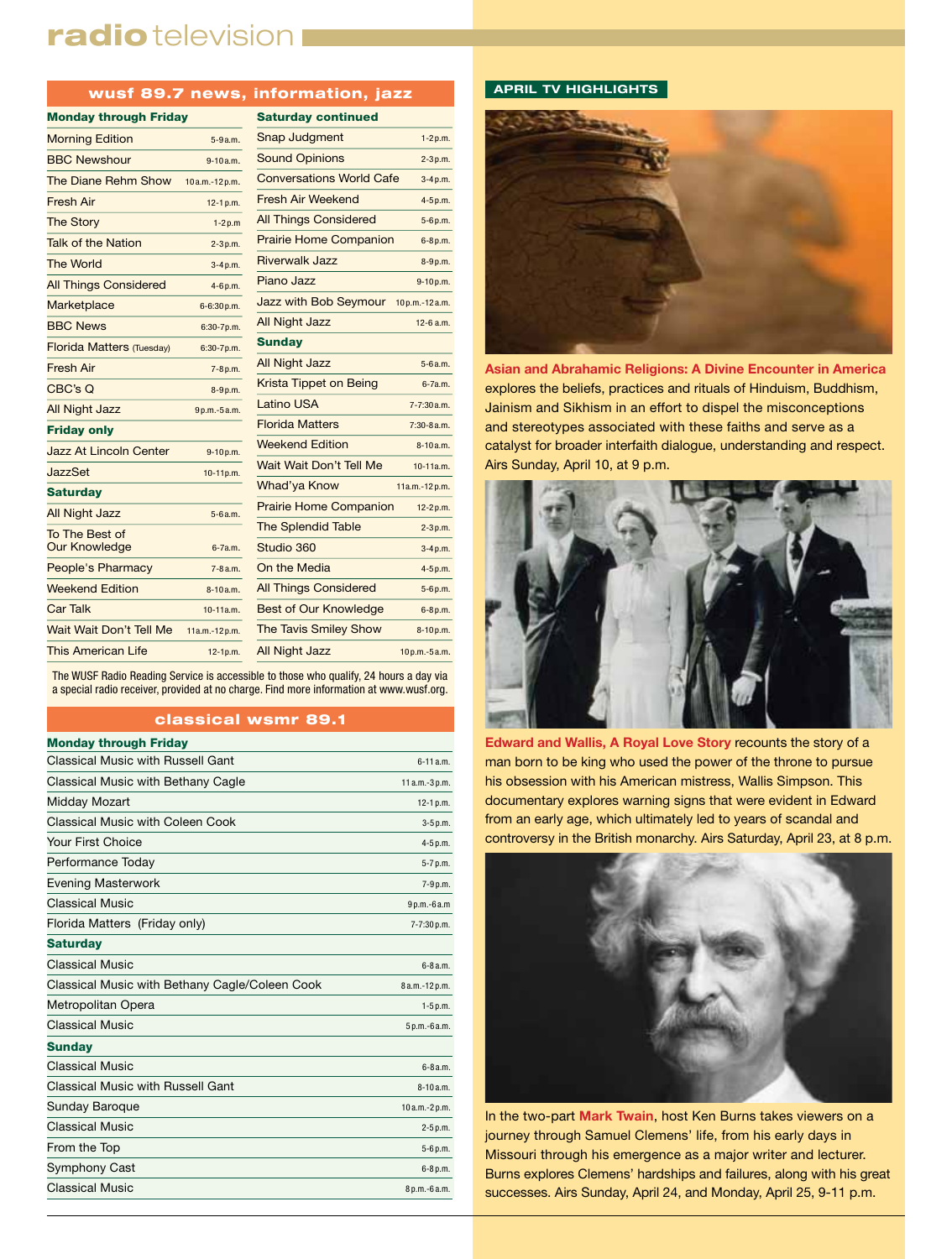## **april tv** primetime

#### Friday 1st

**8:00pm** Lost Treasures of the Ancient World "Seven Wonders of the Ancient World"

**9:00pm** Antiques Roadshow "Palm Springs, California" Part 1

**10:00pm** Globe Trekker "Holy Lands: Jerusalem & the West Bank"

#### Saturday 2nd

**8:00pm** Drive-In Movie Memories **9:00pm** Saturday Night Movie "Bonnie & Clyde" (1967)

#### Sunday 3rd



**8:00pm** NOVA "Car of the Future" **9:00pm** American Experience "Roads to Memphis"

#### Monday 4th

**8:00pm** Rick Steves' Europe "Helsinki and Tallinn: Baltic Sisters" **8:30pm** Rudy Maxa's World "St. Petersburg, Russia" **9:00pm** Travelscope "South Africa - On Safari!" **9:30pm** Seasoned Traveler "Michigan Marvels" **10:00pm** A Walk in the Park with Nick Molle "The Rocky Mountain Channel"

#### Tuesday 5th

**8:00pm** Lark Rise to Candleford **9:00pm** Midsomer Murders "Stranglers Wood" Pt. 2 **10:00pm** MI-5

#### Wednesday 6th

**8:00pm** 13 Wonders of Spain "Santiago De Compostela" **8:30pm** Burt Wolf: Travels & Traditions "Cruising the Rhine" **9:00pm** This Old House "Los Angeles Project" Part 6 of 10 **9:30pm** Hometime "Granite Bar Top" **10:00pm** Lost Treasures of the Ancient World "Seven Wonders of the Ancient World" Thursday 7th

**8:00pm** Nature "Broken Tail: A Tiger's Last Journey" **9:00pm** Wild South America "Great Plains" **10:00pm** Last Chance to See "Amazonian Manatee"

#### Friday 8th

**8:00pm** Lost Treasures of the Ancient World "Ancient China" **9:00pm** Antiques Roadshow "Palm Springs, California" Part 2 **10:00pm** Globe Trekker

#### Saturday 9th

**8:00pm** Saturday Night Movie "Doctor Zhivago" (1965)

#### Sunday 10th

**8:00pm** NOVA "Alien from Earth" **9:00pm** Asian and Abrahamic Religions: A Divine Encounter in America

#### Monday 11th

**8:00pm** Rick Steves' Europe "Galicia and the Camino De Santiago" **8:30pm** Rudy Maxa's World "Buenos Aires, Argentina" **9:00pm** Travelscope "Mozambique, Africa" **9:30pm** Seasoned Traveler "New York State: From End to End" **10:00pm** Big Cypress Swamp: The Western Everglades

#### Tuesday 12th

**8:00pm** Lark Rise to Candleford **9:00pm** Midsomer Murders "Blood Will Out" Part 1 **10:00pm** MI-5

#### Wednesday 13th

**8:00pm** 13 Wonders of Spain "Merida" **8:30pm** Burt Wolf: Travels & Traditions "Cruising France" **9:00pm** This Old House "Los Angeles Project" Part 7 of 10 **9:30pm** Hometime "Porch and Rail" **10:00pm** Lost Treasures of the Ancient World "Ancient China" Thursday 14th

**8:00pm** Nature "Wild Balkans" **9:00pm** Wild South America "Andes" **10:00pm** Last Chance to See "Northern White Rhino"

#### Friday 15th

**8:00pm** Lost Treasures of the Ancient World "Samurai Japan" **9:00pm** Antiques Roadshow "Palm Springs, California" Part 3 **10:00pm** Globe Trekker

#### Saturday 16th

**8:00pm** In Performance at the White House "The Motown Sound"



**9:00pm** Saturday Night Movie "Heaven Can Wait" (1943)

#### Sunday 17th

**8:00pm** NOVA "Hunting the Edge of Space - The Mystery of the Milky Way" **9:00pm** Three Faiths, One God: Judaism, Christianity, Islam

#### Monday 18th

**8:00pm** Rick Steves' Europe "Basque Country" **8:30pm** Rudy Maxa's World "Mendoza, Argentina" **9:00pm** Travelscope "Cruising Alaska's Inside Passage" **9:30pm** Seasoned Traveler "Quebec: C'est Magnifique" **10:00pm** Olmsted and America's Urban Parks

#### Tuesday 19th

**8:00pm** Lark Rise to Candleford **9:00pm** Midsomer Murders "Blood Will Out" Part 2 **10:00pm** MI-5

#### Wednesday 20th

**8:00pm** 13 Wonders of Spain "Cordoba" **8:30pm** Burt Wolf: Travels & Traditions "Gateway to Scotland" **9:00pm** This Old House "Los Angeles Project" Part 8 of 10 **9:30pm** Hometime "Circular Beds"



**10:00pm** Lost Treasures of the Ancient World "Samurai Japan"

#### Thursday 21st

**8:00pm** Nature "Moment of Impact: Hunters & Herds" **9:00pm** Wild South America "Amazon Jungles" **10:00pm** Last Chance to See "Aye-Aye"

#### Friday 22nd

**8:00pm** Lost Treasures of the Ancient World "Empires in the Americas" **9:00pm** Antiques Roadshow "Billings, MT" Part 1 **10:00pm** Globe Trekker

#### Saturday 23rd

**8:00pm** Edward and Wallis, A Royal Love Story **9:00pm** Saturday Night Movie "Royal Wedding" (1951)

#### Sunday 24th

**8:00pm** NOVA "The Incredible Journey of the Butterflies" **9:00pm** Mark Twain, Part 1

#### Monday 25th

**8:00pm** Rick Steves' Europe "England's Bath & York"

**8:30pm** Rudy Maxa's World "Tokyo, Japan" **9:00pm** Mark Twain, Part 2

#### Tuesday 26th

**8:00pm** Lark Rise to Candleford **9:00pm** Midsomer Murders "Beyond the Grave" Part 1 **10:00pm** MI-5

#### Wednesday 27th

**8:00pm** 13 Wonders of Spain "Toledo" **8:30pm** Burt Wolf: Travels & Traditions "Cruising the Netherlands" **9:00pm** This Old House "Los Angeles Project" Part 9 of 10 **9:30pm** Hometime Stone Cottage "Lower Level" **10:00pm** Queen's Coronation: Behind Palace Doors

#### Thursday 28th **8:00pm** Nature

"Moment of Impact: Jungle"



**9:00pm** Wild South America "Penguin Shores" **10:00pm** Last Chance to See "Komodo Dragon"

#### Friday 29th

To Be Announced Saturday 30th To Be Announced

#### **Where to Watch**

**Over the Air**  16.1 WUSF TV 16.2 WUSF Kids 16.3 WUSF Create 16.4 Florida Knowledge **Network WUSF on Comcast** 

- 204 WUSF TV
- 205 WUSF Kids
- 206 WUSF Create
- 207 Florida Knowledge
	- Network

#### **WUSF on Verizon FiOS**

- 016 WUSF TV
- 470 WUSF TV
- 473 WUSF Kids
- 472 WUSF Create
- 471 Florida Knowledge **Network**

#### **WUSF on Bright House**

- 616 WUSF TV
- 617 WUSF Kids
- 618 WUSF Create
- 619 Florida Knowledge **Network**